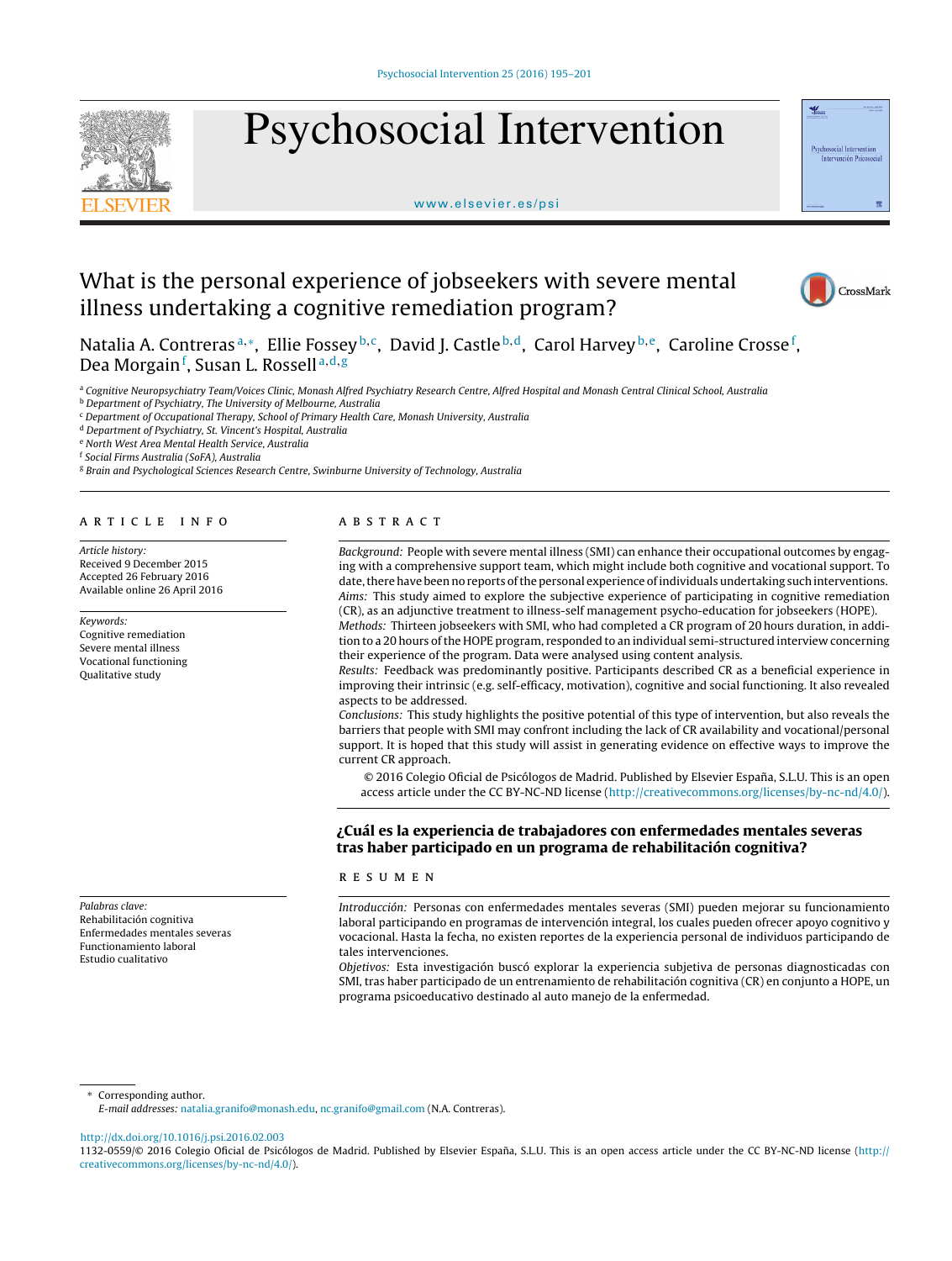Métodos: Trece buscadores de empleo diagnosticados con SMI completaron un programa que incluyó 20 h de CR, además de 20 h de HOPE. Tras la intervención, todos los participantes respondieron a una entrevista individual semiestructurada, diseñada para indagar sobre su experiencia tras el programa. Los datos se analizaron mediante análisis de contenidos.

Resultados: El feedback fue predominantemente positivo. Los participantes describieron la CR como una experiencia beneficiosa en el mejoramiento de su funcionamiento intrínseco (por ejemplo, autoeficacia, motivación), cognitivo y social. El análisis además reveló aspectos a mejorar.

Conclusiones: Este estudio destaca el potencial de este tipo de intervención. También revela los obstáculos que personas con SMI pueden llegar a enfrentar, como son la falta de disponibilidad de CR y el escaso apoyo profesional/personal. Se espera que este tipo de investigación favorezca el generar nueva evidencia sobre maneras efectivas para mejorar el actual modelo de CR.

© 2016 Colegio Oficial de Psicólogos de Madrid. Publicado por Elsevier España, S.L.U. Este es un artículo Open Access bajo la licencia CC BY-NC-ND [\(http://creativecommons.org/licenses/by-nc-nd/4.0/\)](http://creativecommons.org/licenses/by-nc-nd/4.0/).

#### **Introduction**

Unemployment rates amongst people with severe mental illness (SMI) remain high worldwide. More than 70% of these individuals do not have access to competitive work; reaching up to 90% in less wealthy nations ([Waghorn](#page-6-0) [&](#page-6-0) [Lloyd,](#page-6-0) [2005\).](#page-6-0) Negative associations with unemployment include social isolation, exacerbation of symptoms, low self-esteem, poor quality of life and financial distress ([Provencher,](#page-6-0) [Gregg,](#page-6-0) [Mead,](#page-6-0) [&](#page-6-0) [Mueser,](#page-6-0) [2002\).](#page-6-0) Thus, tailored interventions to enhance work participation in people with SMI are crucial.

Cognitive deficits are known to impact on functional outcomes in SMI, including gaining employment [\(Green,](#page-6-0) [1996;](#page-6-0) [Green,](#page-6-0) [Kern,](#page-6-0) [Braff,](#page-6-0) [&](#page-6-0) [Mintz,](#page-6-0) [2000\).](#page-6-0) Cognitive impairments are reported to exist in the areas of processing speed, attention, memory and executive functions [\(Gold](#page-5-0) [&](#page-5-0) [Harvey,](#page-5-0) [1993;](#page-5-0) [Goldberg](#page-5-0) et [al.,](#page-5-0) [1995;](#page-5-0) [Saykin](#page-5-0) et [al.,](#page-5-0) [1994\).](#page-5-0) New psychosocial practices have emerged to reverse, or at least mitigate, the wide variety of disadvantages associated with this societal issue. Cognitive remediation (CR) is a well-researched skills-training intervention that has been shown to be beneficial for occupational outcomes in people with SMI. CR addresses the cognitive deficits they experience [\(Wykes,](#page-6-0) [Huddy,](#page-6-0) [Cellard,](#page-6-0) [McGurk,](#page-6-0) [&](#page-6-0) [Czobor,](#page-6-0) [2011\).](#page-6-0)

Thinking Skills for Work (TSW) is a specific psychosocial approach that has been shown to be highly beneficial in enhancing vocational outcomes, when offering CR alongside employment support (ES) in SMI [\(McGurk,](#page-6-0) [Mueser,](#page-6-0) [Feldman,](#page-6-0) [Wolfe,](#page-6-0) [&](#page-6-0) [Pascaris,](#page-6-0) [2007;](#page-6-0) [McGurk,](#page-6-0) [Schiano,](#page-6-0) [Mueser,](#page-6-0) [&](#page-6-0) [Wolfe,](#page-6-0) [2010;](#page-6-0) [McGurk](#page-6-0) et [al.,](#page-6-0) [2015\).](#page-6-0) This practise-based programprovides individuals with vocational consultation, in addition to a comprehensive set of cognitive skills and compensatory strategies, through the implementation of a computer-based cognitive training (Cogpack). The model includes both a vocational specialist and cognitive trainer, who work together to teach participants how to overcome workplace difficulties [\(McGurk,](#page-6-0) [Mueser,](#page-6-0) [&](#page-6-0) [Pascaris,](#page-6-0) [2005\).](#page-6-0)

People with SMI can be assisted to get and keep jobs through provision of employment support. However, there is growing evidence that overcoming the fear of relapse and developing the capacity to manage oneself, one's illness, and the social settings of work and study are also critical factors for vocational success ([Fossey](#page-5-0) [&](#page-5-0) [Harvey,](#page-5-0) [2010\).](#page-5-0)

In Australia, the Health Optimisation Program for Employment (HOPE) was developed to provide job-seekers with SMI with psycho-education to address these other critical factors [\(Gilbert](#page-5-0) et [al.,](#page-5-0) [2012\).](#page-5-0) The HOPE program was implemented to assist jobseekers with SMI. Initially the program did not include cognitive training as part of its protocol; recently, however, we conducted a pilot study where HOPE + CR was tested in jobseekers with SMI (paper under review). The study involved eligible individuals who completed 20 h. (Ten weeks) of psycho-educational group training which focused on teaching them new strategies to manage illness

in the context of securing and maintaining work. Participants also completed a 10-week individual cognitive remediation program with one cognitive trainer (NC). In line with previous CR trials [\(Lindenmayer](#page-6-0) et [al.,](#page-6-0) [2008;](#page-6-0) [McGurk](#page-6-0) et [al.,](#page-6-0) [2005\),](#page-6-0) the HOPE + CR project showed significant improvements in the areas of global cognition  $(d=1.47)$  and occupational outcomes (i.e. increased volunteering and educational enrolment).

To date, there is a growing body of quantitative evidence showing TSW's success in enhancing cognitive (e.g. verbal learning, memory and executive function) and vocational domains (e.g. higher wages, more work hours.) ([McGurk](#page-6-0) et [al.,](#page-6-0) [2007;](#page-6-0) [McGurk](#page-6-0) [&](#page-6-0) [Mueser,](#page-6-0) [2008;](#page-6-0) [Sato](#page-6-0) et [al.,](#page-6-0) [2014\).](#page-6-0) Other approaches have explored CR + Supported Education and shown similar findings ([Kidd,](#page-6-0) [Kaur](#page-6-0) [Bajwa,](#page-6-0) [McKenzie,](#page-6-0) [Ganguli,](#page-6-0) [&](#page-6-0) [Khamneh,](#page-6-0) 2012; Kidd et [al.,](#page-6-0) [2014\).](#page-6-0) Preand post- testing has repeatedly corroborated a moderate effect size of this adjunctive treatment, within a controlled environment. However, to the best of our knowledge, only a few investigations have explored the subjective experience of CR among participants with SMI ([Corring,](#page-5-0) [Campbell,](#page-5-0) [&](#page-5-0) [Rudnick,](#page-5-0) [2011;](#page-5-0) [Reeder](#page-5-0) et [al.,](#page-5-0) [2015;](#page-5-0) [Rose](#page-5-0) et [al.,](#page-5-0) [2008\),](#page-5-0) more generally. Such a survey, for example, would include questions like: "What was the most useful element of doing this program?"; "Have you been able to apply what you have learnt during the sessions into your everyday activities?" and "How did the vocational training plus the cognitive training help you in returning to the workforce?" These questions would highlight the benefits of the intervention and aspects to improve. Undoubtedly, there is still a dearth of evidence on the qualitative content of cognitive remediation.

To address this gap, we performed a qualitative study aiming to explore the personal experiences of jobseekers with SMI who had undertaken a CR program, with a particular focus on the CR experience as an adjunctive treatment to psychoeducational training. In addition, we aimed to evaluate CR as a learning tool; in particular, if it can be translated into people's daily lives, especially work-related scenarios. Lastly, we questioned whether jobseekers can identify additional subjective benefits, to those previously identified in quantitative studies.

## **Method**

This analysis was embedded into a previous quantitative study, which aimed to further our existing understanding of CR as a fundamental therapy, to enhance vocational outcomes in an Australian context.

## Participants

Participants varied by age (33–52 years), gender (9 female, 4 male), marital status (11 never married, 2 divorced) and education level (4 had completed secondary, 5 had completed TAFE or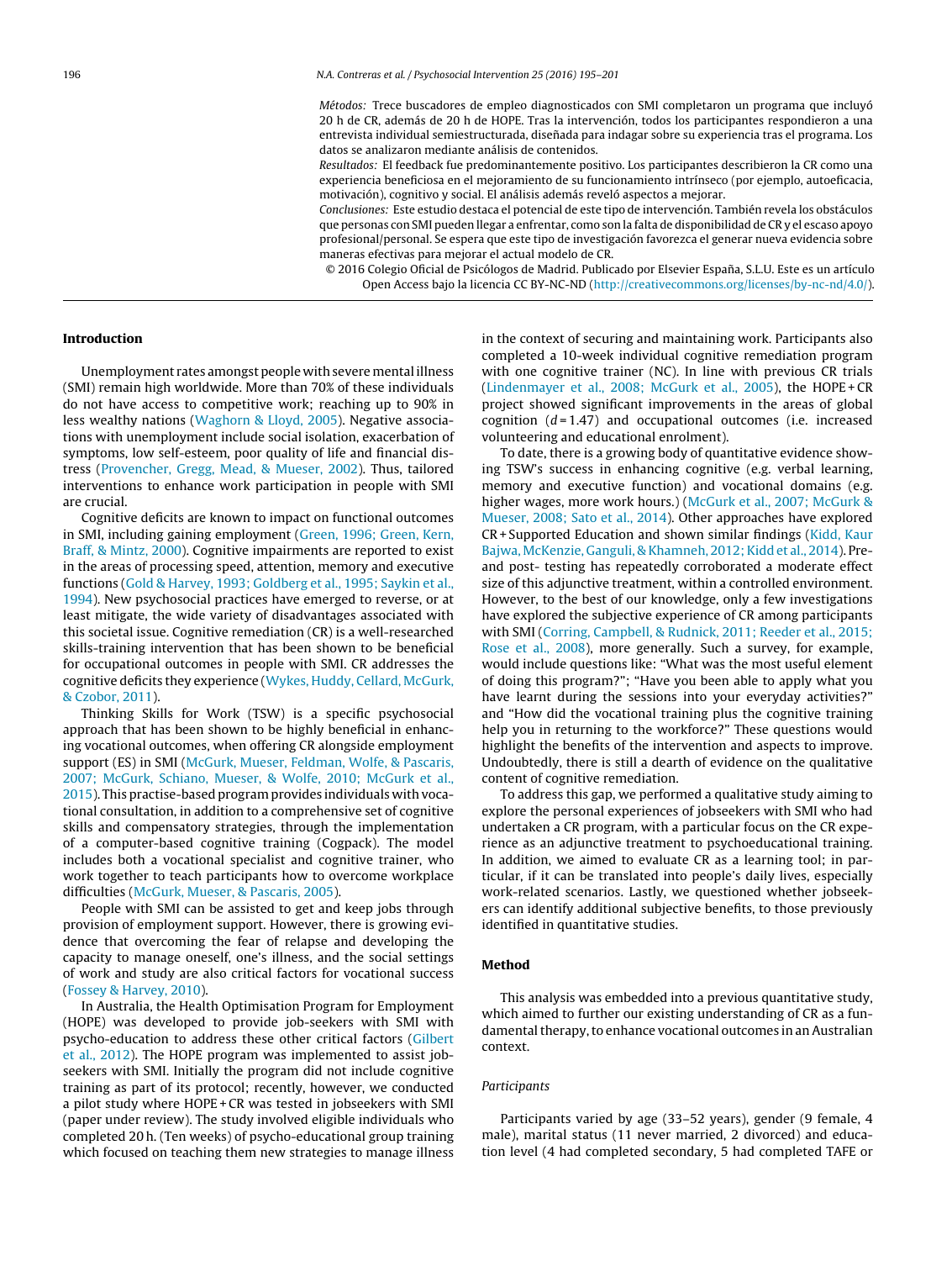Diploma, 2 had completed a trade qualification, 3 had a tertiary degree).

Four participants were diagnosed with DSM-IV Schizophrenia, seven had Major Depressive disorder, and two had Bipolar disorder. They had no history of traumatic brain injury or neurological illness; were fluent in English; and were able to provide informed consent. At the beginning of the study, all participants were outpatients who were looking for work. Five of them were involved in paid work activities that were menial compared to previous qualifications; four as casual employees and the others as part-time employees. Eleven participants were receiving a governmental disability pension.

# Procedure

## Recruitment

Thirteen participants with severe mental illness (SMI) were recruited through Social Firms Australia (SoFA), a non-profit organisation which supports the employment of people with mental illness. In addition, all participants were jobseekers that had recently finished or almost completed HOPE (Health Optimisation Program for Employment), a ten-session psycho-educational group program which addresses the self-management of mental health in the context of job seeking and employment.

Ethics approval for this research was granted by The Alfred Hospital Human Research Ethics committees (Melbourne, Australia).

### Data collection and analysis

In an effort to fully understand participants' overall experience during the cognitive training, a semi-structured interview was conducted at the end of the HOPE + CR trial, approximately 3 months baseline assessment. These interviews aimed to explore the participants' subjective experience of the CR program itself and the possible impact of this intervention on their vocational functioning (e.g. returning to work, increasing hours of work).

One senior researcher (SR) conducted all thirteen in-depth, face-to-face semi-structured interviews with six open-ended questions with responses were transcribed verbatim. The interviews consisted of simple questions that prompted participants to talk about their experience during the cognitive remediation therapy, these included:

- 1. "What did you find most useful about CR?"
- 2. "How has this been helpful to you in looking for a job, getting a job or working?"
- 3. "How has this been helpful to you in other aspects?"
- 4. "What did you find less helpful?"
- 5. "What if anything do you think could make the CR more helpful for you in looking for a job, getting a job or working?"
- 6. "Is there anything else about the supports you received in looking for a job, getting a job or working while in the HOPE + CR that you would like to comment on?"

These questions were chosen to specifically collect information about the possible personal implications of undertaking a CR program, for the first time, in addition to identifying and defining the areas that according to participants, needed further attention.

NC performed the data analysis following Braun and Clarke's guidelines for Thematic Analysis [\(Braun](#page-5-0) [&](#page-5-0) [Clarke,](#page-5-0) [2006\).](#page-5-0) This approach was chosen due to its efficacy in reporting experiences but also, in examining and describing social events ([Braun](#page-5-0) [&](#page-5-0) [Clarke,](#page-5-0) [2006\).](#page-5-0) Once all participants were interviewed, responses were read through repeatedly. During this process, familiarisation with the content helped to identify relevant features or codes. Initial codes were then collated into patterns manually, which consequently led

to setting up a broader category of themes. These themes were aimed to reflect important aspects of the data; therefore each of them was determined by its relevancy in addressing specific content of this research. Subsequently, thematic codes were reviewed, refined (following the question: what is this theme about?) and named. To guarantee consistency in the coding process, a second independent reviewer (EF) was invited to cross-check the coding structure.

# **Results**

All study participants had previous experience within a work setting, as in part-time jobs, casual work or volunteering. However, at the time of the research they were all seeking competitive work. They were all living independently, receiving public employment assistance and governmental financial support. They all considered work to be a crucial aspect in their lives, which provided them with economic support and stability. For this reason, they had enrolled in the HOPE program, and thus were motivated to acquire new skills which would help them to be reintegrated into the workforce; manage their symptoms within the workplace, cope with stressors in social environments and accomplish their assigned job goals on a daily basis. When providing consent to undertake this project, most individuals had already finished their HOPE program, or were in the process of completing the last few sessions. Lastly, all participants had identified themselves as possessing cognitive deficits, however none of them had previously participated in any sort of cognitive training.

Analysis of the personal experience of participants undertaking the Hope + CR intervention revealed two themes: 'Benefits' and 'areas to improve'. In addition, there were several sub-themes underpinning these two main categories.

## Theme I: benefits

#### No complaints (69%)

This theme centred on a broad variety of areas that people found to be positive about CR, on a personal and/or vocational level. Most participants (69%) did not associate any negative aspects to this program. As one participant reported: "I don't have any complaints. Every component has been of value, everything" (12). On the contrary, it seems that it had encouraged people to explore new options in life: ". . .. My training was on Monday mornings and it gave me a reason to start the week. It actually led to my current volunteer work. I was depressed before but now I'm not" (10). Only one person reported specific recommendations about the program structure itself and its level of difficulty: "The place to do the training could have been better. . . a bit more quiet and controlled". She continued: . . ."the computer software needed to be more interesting" (1). Overall, the responses provided by participants described the whole experience as pleasant and beneficial.

## Build my confidence and self-belief (62%)

'Build my confidence and self-belief' emerged as one of the most meaningful sub-themes. As reported by 62% of the participants, the experience of doing this cognitive training built in them the assurance to perform with success in the tasks. According to their responses, the experience of CR increased their self-efficacy, selfcontrol and motivation towards the computer tasks. After only a few sessions, individuals were able to identify improvements in their response, with increased feelings of: "being active again and being able to achieve goals" (6). One participant explains: "I became more positive with everything. Not sure, but I feel I believe in myself much more, and feel I am more capable" (1).

As a result of becoming conscious of their own improvements, participants then actively engaged the cognitive trainer to discuss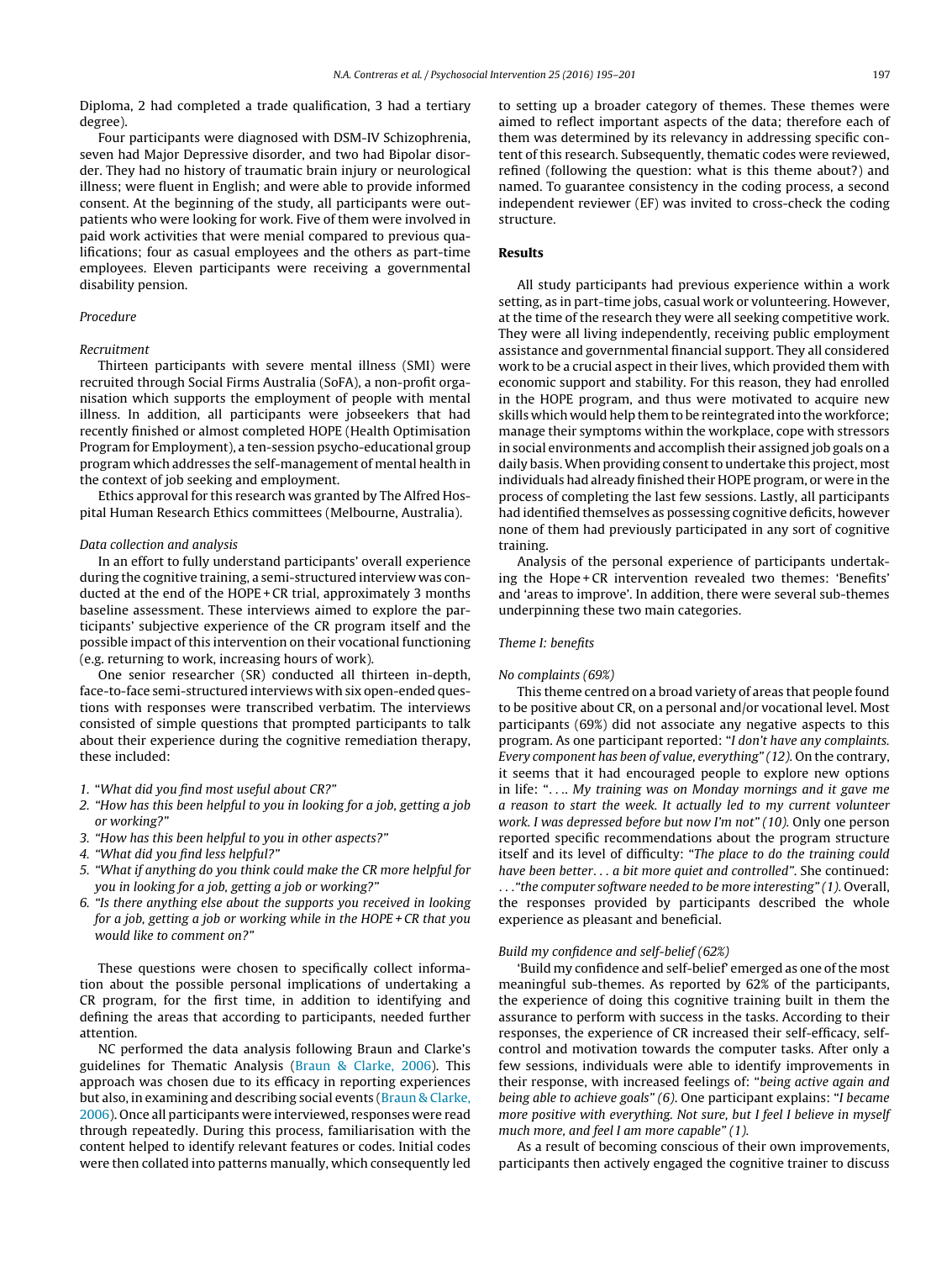new compensatory strategies, and the potential value of these approaches in the real world.

'I think the awareness that I have from the training is what gives me the confidence. I was always worried about my performance at work. NC has helped with this performance and confidence. I don't feel as anxious and scared any more, as NC has given me tools and ideas how to perform' (1).

People found in this experience an opportunity to challenge themselves on specific cognitive domains, at the same time they worked on the management of their own symptoms, as in anxiety, stress and frustration: "Yes, I think so, as it's been helpful in organising my mind, also problem solving. Actually, got a bit more confidence out of it as well" (11).

#### Improving how I use my brain (77%)

Subsequently, 'improving how I use my brain' emerges as another significant sub-theme. This category refers to participants' awareness of improving their cognitive performance. Ten of the thirteen participants (77%) commented on the CR's potential as an active intervention capable of enhancing people's cognitive skills. In this regard, the content was described from two perspectives;

- (a) CR helps in increasing specific cognitive domains. For example, "it was interesting, some parts that were hard. There was a maths program which encouraged me to remember numbers" (5), and
- (b) CR helps in moderating thinking and emotional responses for example, "it helped me set a personal goal in regarding my personal abilities, like brain power, as in 'how to use my brain'. Being more aware of my mood swings which affects my concentration and ability to remember" (12).

## Understand what I am good at (31%)

Early in the intervention, people started showing insight into their own personal strengths, 'to understand what I am good at'. Participants were able to identify and discuss their own cognitive and personal strengths and weaknesses: "The range between words, maths and creativity was good, so you could tap into strengths and improve weaknesses. It taught me to persevere with tasks, even when didn't like them, which is good for work" (3). The fact that people were allowed to explore the vast variety of computer tasks, enabled participants to consciously reflect on their cognitive performance. Thus, individuals were enabled to bring to light positive feelings/opinions about themselves: "The way NC worked with me, helped me to understand the areas I'm not good at, and how I can improve them. I learnt new ways of thinking. It helped to know me as a person better" (1).

# Prevents isolation (39%)

This sub-category refers to the potential of CR in promoting a sense of belonging and social relationships. According to participants, the experience of meeting the trainer twice per week revived their interest in re-establishing social interaction. As commented by one person: "Good thing was it gave me something to do whilst down, got me out of house. . . I could speak to someone, someone who I could speak to, about what was going on for me" (6). It helped people to feel less isolated which, according to the comments, had positively influenced their mood: "Yes, in came back to social life, where I have fallen into the trap of being a hermit plus helped me from getting out of my depression without the use of artificial stimulants" (12). In addition, the CR program created a sense of routine, structure and commitment with others (i.e. trainer, family) and themselves: "NC has personally given a great deal of support. The most important thing is to do things correctly, not quickly. I know now not to worry too much about others, what they say. I felt seeing NC every week forced me to get out of house. I couldn't disappoint her or myself" (1).

According to participant (2): "(CR provided with) . . .a little bit more structure to my week. Something to talk about with family. People found interesting so it was useful in personal and social life".

# Helped raise awareness about how cognition impacts on job performance (31%)

Participants were asked for their views of the impact of CR on their vocational outcomes. Although it was not a commonly expressed opinion, four of the thirteen participants identified the CR program as a useful tool in terms of showing them, as people with SMI, the role of cognitive functioning when performing in a work setting. As participant (3) explains: "(CR is a. . .). . .good training for concentration that you would need in the workforce because you can have tasks that you need to complete. For talk-based job opportunities it would be good, as well".

During the CR training, participants were exposed to different levels of difficulty and different sorts of mental exercises. In this process, participants were able to: (1) associate certain cognitive impairments with specific job issues in the past; (2) apply new cognitive skills within their new occupations; or (3) identify areas of interest according to their cognitive strengths. These aspects are reflected in some of the participants' comments:

- ". . .. . . It did make me think about why I have certain issues with jobs, like my concentration problems" (7).
- "I am just doing volunteer work at the moment but I can see that if you push yourself you get further. With this research, I have trained myself to think faster and remember more. I think this is going to make a difference" (9).
- "Yes, extremely helpful, knowing what I want to look for, the types of work that I see myself involved in, that pays appropriately" (12).

## Theme 2: Suggested improvements to the HOPE + CR intervention

In addition to the previous theme, participants' comments revealed another main category associated with specific aspects of the intervention that needed improvement.Although the questions were structured to identify weaker features of the cognitive remediation program, most individuals identified these areas based on previous occupational experiences and current experiences with employers and their mental health support network.

#### Better tailor to my life or work situation (46%)

This sub-theme indicated the extent to which the cognitive remediation outcomes could be transferred into participants' normal routines. According to six individuals, the program failed in transferring the CR gains to everyday functioning, particularly into work-related settings: "I didn't find any direct correlation between improvements in the program and everyday activities. I couldn't see it myself" (2).

People believed that an effective way to enhance CR applicability was to 'tailor the program HOPE + CR to concrete situations'. According to peoples' feedback, the program needs to reduce the significant gap between the computer tasks and real job circumstances: "It's all about memory and reflexes, perhaps more tasks that are relevant to work like leadership, working in a team, understanding office politics (9).

# Facilitate understanding and willingness to employ consumers (24%)

A minority of participants (24%) commented on the difficulties they traverse as jobseekers, when intending to return to work. The lack of knowledge in the mental health sector and the poor understanding of individuals with SMI, in particular shown by employers and case-workers, emerges as the main barrier when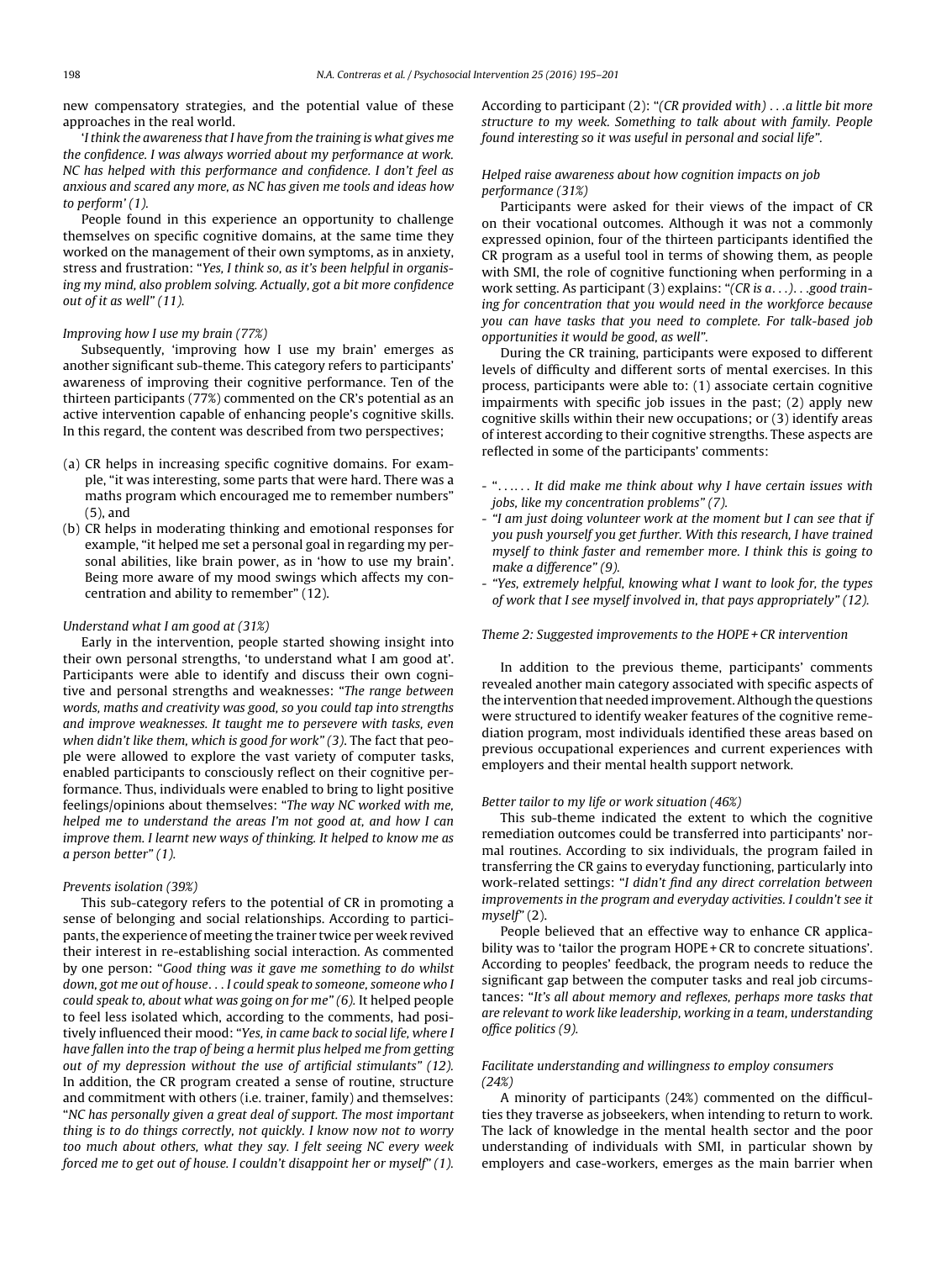aiming to return to the workforce. According to these participants, jobseekers with mental health issues require individual and continuing support and enough help to provide individuals with sufficient tools to cope with real work challenges. Moreover, it was suggested that there should be more community awareness and mental health staff education and training, to facilitate the understanding, empathy and willingness to employ, and offer ongoing support, to workers with SMI.

- "The barriers are . . .'substantial'. Employers don't understand what mental health problems are. . . they need to learn. I still don't know whether I should tell potential employers or not." (13).
- "We need talking support. . . and 'I need' help with employment providers. Agents and case-managers don't provide the right support. We need people that will take us through everything. The problem is that they don't have advocacy. They should be helping with all the elements regarding getting a job" (1).
- "Sometimes I feel they, like case-managers or employment agencies, don't know how to treat me, they don't understand what is happening to me" (5).

## Job specific (39%)

On the other hand, a set of individual job recommendations arose as another sub-theme. Five participants emphasised the importance of providing them with more specific training to assist in the different stages of accessing the workforce, for example, identifying areas ofjob interest, planning and searching for a job, writing a CV.

In regards to this code, participants assert:

- "We need other survival skills. To keep us going. A lot more everyday skills and a place to start with" (2).
- "Yes, more training and focusing actually within job but also don't know what sort of job to do" (4).
- "Help with writing and organising CV. Also job interview practice" (9).
- "Yes, but I am not sure what. Maybe a job search course and how to write cover letters. Maybe I will do next year" (10).

#### Assistance with self-management and motivation (24%)

Apart from the vocational assistance, personal support was also identified as one critical aspect to consider improving within the program. Some participants were aware of their need for improved illness self-management and coping skills; they require one-onone guidance and encouragement to continue in their process of recovery.

- "It's hard to keep yourself on track when you aren't very good at it... it's difficult to know how I can carry that forward. We need other survival skills" (2)
- "Ring us and see how we are going. See if improved or declined. If back in workforce ask how they are going. It's really important to check with us and I don't think people do it (6)
- "I have to be careful with this confidence I got now. I have a bit of fear to be honest. I need to use in a positive but not maniac way. Patient is not my virtue, I am quite impatient. Trying to control that is an issue. Would be nice to have someone helping me with that" (12)

## **Discussion**

The current paper describes a subset of qualitative data from a pilot intervention of cognitive remediation therapy (CR) with jobseekers with severe mental illness who had recently completed a psycho-educational training (HOPE).

Using thematic analysis, two main themes were associated with the experience of CR when embedded in a vocational support setting: Benefits and Suggested improvements to the HOPE + CR intervention.

Benefits (Theme I) identified the cognitive training as a constructive, engaging and enjoyable intervention (1). CR was identified as a valuable experience for improving not only specific cognitive deficits, but also facilitating participants' emotional regulation (e.g. frustration, anxiety) (3). With support of the cognitive trainer, people were enabled to explore their personal strengths and weaknesses, which helped them to develop a sense of awareness about their own cognitive, emotional and psychosocial functioning (4). Only a few participants identified an association between cognition and vocational outcomes, when performing in a job setting (6). These sub-themes match previous outcomes within cohorts of people with schizophrenia. In line with Contreras's ([Contreras,](#page-5-0) [Lee,](#page-5-0) [Tan,](#page-5-0) [Castle,](#page-5-0) [&](#page-5-0) [Rossell,](#page-5-0) [2016\),](#page-5-0) Reeder's ([Reeder](#page-6-0) et [al.,](#page-6-0) [2015\)](#page-6-0) and Rose's [\(Rose](#page-6-0) et [al.,](#page-6-0) [2008\)](#page-6-0) research, our participants also reported that they gained insight and better cognitive skills, particularly in the areas of memory, attention and general thinking. Comparable improvements have been revealed in patients with Anorexia Nervosa (AN) undertaking similar training. According to post-CR narratives, patients with AN identified an increased flexibility and holistic processing ([Easter](#page-5-0) [&](#page-5-0) [Tchanturia,](#page-5-0) [2011;](#page-5-0) [Pretorius](#page-5-0) et [al.,](#page-5-0) [2012\),](#page-5-0) and better awareness about their cognitive profile and thinking styles [\(Lang,](#page-6-0) [Treasure,](#page-6-0) [&](#page-6-0) [Tchanturia,](#page-6-0) [2015;](#page-6-0) [Pretorius](#page-6-0) et [al.,](#page-6-0) [2012\).](#page-6-0)

One of the most meaningful sub-themes, 'Build my confidence and self-belief' (2), highlights CR as an opportunity for individuals to uncover positive intrinsic aspects about themselves. Similarly, prior SZ [\(Reeder](#page-6-0) et [al.,](#page-6-0) [2015;](#page-6-0) [Rose](#page-6-0) et [al.,](#page-6-0) [2008\)](#page-6-0) and AN ([Easter](#page-5-0) [&](#page-5-0) [Tchanturia,](#page-5-0) [2011;](#page-5-0) [Lang](#page-5-0) et [al.,](#page-5-0) [2015\)](#page-5-0) research, found that cognitive training enabled participants to develop a sense of confidence, selfcontrol and achievement, towards specific cognitive tasks, as well as their global performance and symptomatology. Higher levels of awareness of cognitive strengths and weakness seem to have led participants to question, reflect and engage different cognitive patterns, to explore new cognitive coping strategies and to evaluate the potential impact of these learnings beyond the sessions. Early studies on motivation/confidence and self-efficacy have shown intrinsic and neurocognitive benefits, when participants had undertaken an intrinsically motivating instructional type of intervention ([Choi](#page-5-0) [&](#page-5-0) [Medalia,](#page-5-0) [2010\).](#page-5-0) Taking into consideration these findings, plus those showing an association between higher selfefficacy and better psychosocial outcomes ([Kurtz,](#page-6-0) [Olfson,](#page-6-0) [&](#page-6-0) [Rose,](#page-6-0) [2013;](#page-6-0) [Pratt,](#page-6-0) [Mueser,](#page-6-0) [Smith,](#page-6-0) [&](#page-6-0) [Lu,](#page-6-0) [2005\),](#page-6-0) it is reasonable to suggest that participants' progress was, in part, due to the intrinsic character of the CR setting (e.g. empowering, rewarding, empathetic). This argument is consistent with our Post-CR quantitative results, which revealed significant improvements in psychosocial factors (selfesteem, quality of life and social relationships) and occupational participation (31% volunteering, 46% education).

Participants viewed the program as beneficial, both in relation to cognition and in enhancing social contact. Despite the one-onone type of intervention, people felt that the CR routine revived their motivation for social interactions. It promoted their interest for re-establishing personal relationships, while reducing the sense of being isolated (5). Social support is postulated to serve as a protective factor for diverse disorders [\(Buchanan,](#page-5-0) [1995\);](#page-5-0) to predict course and treatment outcome, quality of life and functional status [\(Norman,](#page-6-0) [Windell,](#page-6-0) [Manchanda,](#page-6-0) [Harricharan,](#page-6-0) [&](#page-6-0) [Northcott,](#page-6-0) [2012\);](#page-6-0) and to correlate with less positive symptoms and hospitalisations [\(Norman](#page-6-0) et [al.,](#page-6-0) [2005\).](#page-6-0) Given the abovementioned benefits, this sub-theme highlights the importance of conducting psychosocial treatments (as described in [Corrigan](#page-5-0) et [al.](#page-5-0) [\(2005\)\),](#page-5-0) such as CR, and to consider the social context of psychosocial interventions, when treating socially isolated populations.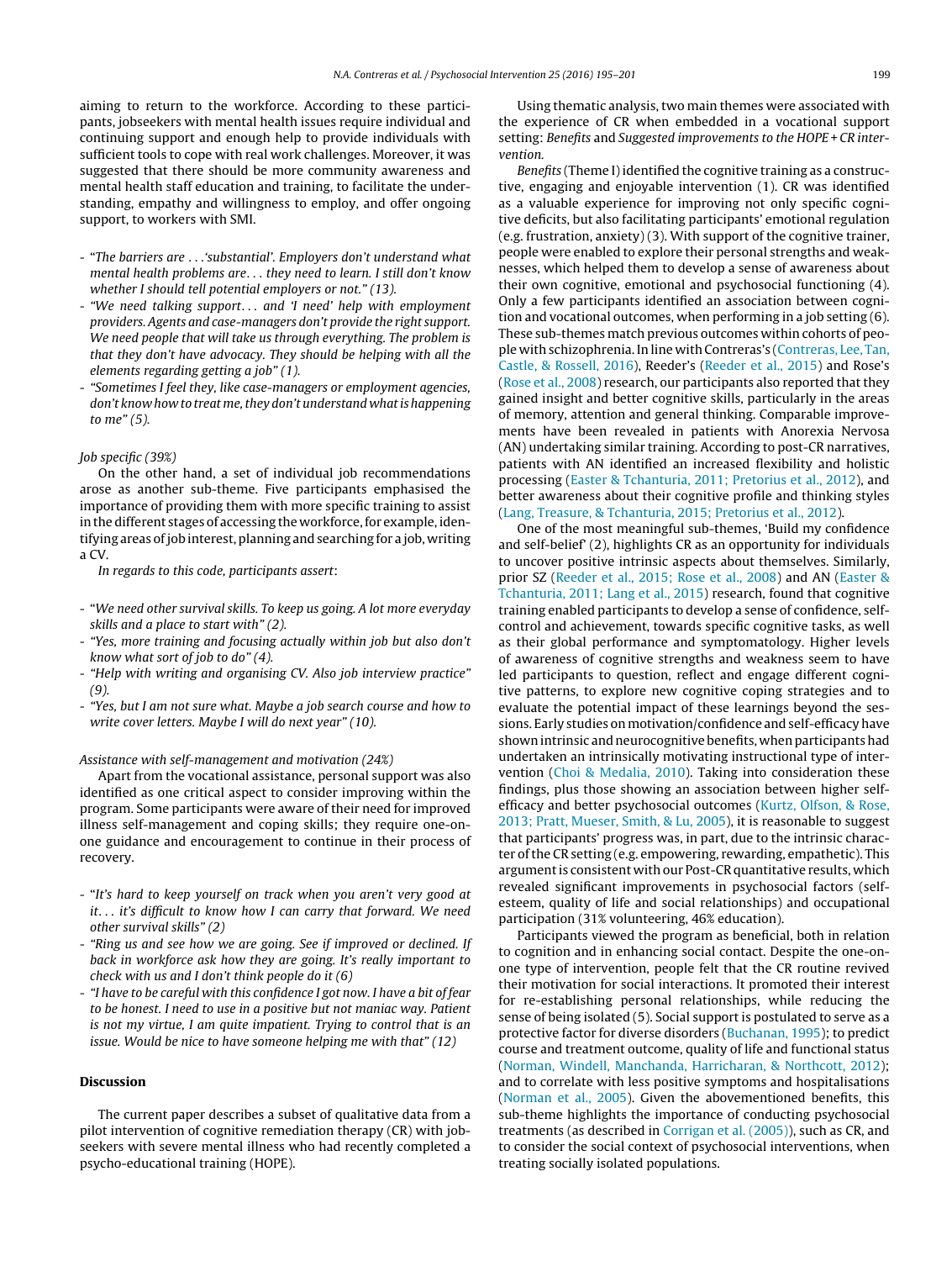<span id="page-5-0"></span>Previous research has shown that the CR model is limited in transferring benefits into the real world. In line with these prior findings, our participants identified aspects of the HOPE + CR intervention that needed enhancement reflected in Theme 2. 'Better tailor to my life or work situation' (1) highlights the lack of applicability of cognitive gains into the real world, especially to the employment scenario. Furthermore, it emphasises the need to tailor the CR program to real life events. While this issue has been identified in the SMI quantitative literature, and a few AN reports (Easter & Tchanturia, 2011; Pretorius et al., 2012; Tchanturia, Davies, & Campbell, 2007), to our best knowledge, this is the first study reporting comparable qualitative findings.

With regard to jobseeking, some participants reported a lack of understanding and empathy from mental health professionals and employers towards people with SMI, (2). In addition, the need for assistance with specific employment-related tasks (e.g. applying for a job, writing a CV) (3), as well as continuous personal support (4) were identified as elements missing from the intervention. Both sub-themes bring to light the current discussion that is taking place in the Australian setting ([Harris](#page-6-0) [&](#page-6-0) [Boyce,](#page-6-0) [2013\)](#page-6-0)

In the last decade, one of the biggest challenges for evidencebased practice in supported employment, is the lack of integration between vocational support programs and public mental health services [\(Waghorn](#page-6-0) [&](#page-6-0) [Hielscher,](#page-6-0) [2015\).](#page-6-0) Despite being an effective approach for younger and older populations ([Killackey,](#page-6-0) [Jackson,](#page-6-0) [&](#page-6-0) [McGorry,](#page-6-0) [2008;](#page-6-0) [Killackey](#page-6-0) et [al.,](#page-6-0) [2013\),](#page-6-0) the access to vocational services is still limited for most individuals with SMI living in Australia. Although the governmental policies and regulations have improved to a certain extent, these are not sufficient. There are still multiple ongoing organisational requirements that need to be met, such as including employment specialists in the clinical team, joint management or supplying external assistance ([Waghorn](#page-6-0) et [al.,](#page-6-0) [2012\).](#page-6-0) In our study, for example, the cognitive specialist did not have the opportunity to liaise with an employment specialist or vocational agent to assist with planning sessions (e.g. setting goals, finding areas of vocational interest, job search planning, job support), as in the TSW model [\(McGurk](#page-6-0) et [al.,](#page-6-0) [2010\).](#page-6-0) Although participants were unaware of this lack of integration of supports, the consequences of this limitation were reflected in their responses in Theme 2. It is possible that these barriers negatively impacted on the participants' opportunity to integrate their new learnings into work-related situations.

#### Limitations

This study is not without its limitations. Although the semistructured interview was thought to be the best option for the participants in helping them to follow the topic, this type of interview might have constrained the amount of data collected. Including more open-ended questions would have allowed us to obtain lengthier and more in-depth responses. In addition, more specific questions would have helped the interviewer, for example, to deepen their understanding regarding the impact of the CR intervention on vocational performance and identify better ways to improve the current CR setting for enhancing occupational outcomes. Also, given that the interviews were conducted only at the Post-CR assessment, a second follow-up interview at 3 months post-intervention would have allow the authors to evaluate whether the participants' views remained consistent/changed over time, and to measure the potential CR applicability in the long term. Given 46% of participants were involved in educational programs by the end of the CR program, an additional follow-up would have helped us to identify whether these participants received additional support (e.g. counselling) and what benefit it was to jobseeking in the longer term. Lastly, the small number of participants limited the conclusions that can be

drawn. The diversity of diagnoses within the participant group may have influenced responses to the cognitive training and the quality and length of the answers provided in the interviews. However, while replication with a larger participant group will be important, this study has revealed significant themes regarding CR programs in a vocational context in SMI, which should be considered when implementing these programs in this population.

#### **Conclusion**

Although robust quantitative evidence on CR is now available, there is little information about the personal experience of people with SMI undertaking this sort of intervention. In particular, we know little about the impact of cognitive training on occupational outcomes when people additionally receive vocational support. To the best of our knowledge, this is the first study, reporting the personal experience of jobseekers undertaking such interventions. While the first theme presents different facets of the 'CR benefits', 'Suggested improvements' highlights the additional barriers that both participants and cognitive trainers need to overcome. Further qualitative research addressing these limitations will contribute to a more comprehensive understanding of the CR model and its practice.

## **Funding**

This study was supported by Monash University funding scheme for PhD students which funded Natalia Contreras, and by the Mazda Foundation Grant Program.

## **Conflict of interest**

The authors declare that there is no conflict of interest.

## **Acknowledgements**

The authors wish to express their deepest gratitude to all the participants who committed to this research. In addition, thanks to Dr Erica Neill who assisted with participant assessments.

## **References**

- Braun, V., & Clarke, V. (2006). [Using](http://refhub.elsevier.com/S1132-0559(16)00013-2/sbref0005) [thematic](http://refhub.elsevier.com/S1132-0559(16)00013-2/sbref0005) [analysis](http://refhub.elsevier.com/S1132-0559(16)00013-2/sbref0005) [in](http://refhub.elsevier.com/S1132-0559(16)00013-2/sbref0005) [psychology.](http://refhub.elsevier.com/S1132-0559(16)00013-2/sbref0005) [Qualitative](http://refhub.elsevier.com/S1132-0559(16)00013-2/sbref0005) [Research](http://refhub.elsevier.com/S1132-0559(16)00013-2/sbref0005) [in](http://refhub.elsevier.com/S1132-0559(16)00013-2/sbref0005) [Psychology](http://refhub.elsevier.com/S1132-0559(16)00013-2/sbref0005)[,](http://refhub.elsevier.com/S1132-0559(16)00013-2/sbref0005) [3](http://refhub.elsevier.com/S1132-0559(16)00013-2/sbref0005)[,](http://refhub.elsevier.com/S1132-0559(16)00013-2/sbref0005) [77](http://refhub.elsevier.com/S1132-0559(16)00013-2/sbref0005)–[101.](http://refhub.elsevier.com/S1132-0559(16)00013-2/sbref0005)
- Buchanan, J. (1995). [Social](http://refhub.elsevier.com/S1132-0559(16)00013-2/sbref0010) [support](http://refhub.elsevier.com/S1132-0559(16)00013-2/sbref0010) [and](http://refhub.elsevier.com/S1132-0559(16)00013-2/sbref0010) [schizophrenia:](http://refhub.elsevier.com/S1132-0559(16)00013-2/sbref0010) [A](http://refhub.elsevier.com/S1132-0559(16)00013-2/sbref0010) [review](http://refhub.elsevier.com/S1132-0559(16)00013-2/sbref0010) [of](http://refhub.elsevier.com/S1132-0559(16)00013-2/sbref0010) [the](http://refhub.elsevier.com/S1132-0559(16)00013-2/sbref0010) [literature.](http://refhub.elsevier.com/S1132-0559(16)00013-2/sbref0010) [Archives](http://refhub.elsevier.com/S1132-0559(16)00013-2/sbref0010) [of](http://refhub.elsevier.com/S1132-0559(16)00013-2/sbref0010) [Psychiatric](http://refhub.elsevier.com/S1132-0559(16)00013-2/sbref0010) [Nursing](http://refhub.elsevier.com/S1132-0559(16)00013-2/sbref0010)[,](http://refhub.elsevier.com/S1132-0559(16)00013-2/sbref0010) [9](http://refhub.elsevier.com/S1132-0559(16)00013-2/sbref0010)[,](http://refhub.elsevier.com/S1132-0559(16)00013-2/sbref0010) [68](http://refhub.elsevier.com/S1132-0559(16)00013-2/sbref0010)–[76.](http://refhub.elsevier.com/S1132-0559(16)00013-2/sbref0010)
- Choi, J., & Medalia, A. (2010). [Intrinsic](http://refhub.elsevier.com/S1132-0559(16)00013-2/sbref0015) [motivation](http://refhub.elsevier.com/S1132-0559(16)00013-2/sbref0015) [and](http://refhub.elsevier.com/S1132-0559(16)00013-2/sbref0015) [learning](http://refhub.elsevier.com/S1132-0559(16)00013-2/sbref0015) [in](http://refhub.elsevier.com/S1132-0559(16)00013-2/sbref0015) [a](http://refhub.elsevier.com/S1132-0559(16)00013-2/sbref0015) [schizophrenia](http://refhub.elsevier.com/S1132-0559(16)00013-2/sbref0015) [spectrum](http://refhub.elsevier.com/S1132-0559(16)00013-2/sbref0015) [sample.](http://refhub.elsevier.com/S1132-0559(16)00013-2/sbref0015) [Schizophrenia](http://refhub.elsevier.com/S1132-0559(16)00013-2/sbref0015) [Research](http://refhub.elsevier.com/S1132-0559(16)00013-2/sbref0015)[,](http://refhub.elsevier.com/S1132-0559(16)00013-2/sbref0015) [118](http://refhub.elsevier.com/S1132-0559(16)00013-2/sbref0015)[,](http://refhub.elsevier.com/S1132-0559(16)00013-2/sbref0015) [12–19.](http://refhub.elsevier.com/S1132-0559(16)00013-2/sbref0015)
- Contreras, N. A., Lee, S., Tan, E. J., Castle, D. J., & Rossell, S. L. (2016). How is cognitive remediation training perceived by people with schizophrenia? A qualitative study examining personal experiences. Journal of Mental Health, In Press.
- Corrigan, P. W., Slopen, N., Gracia, G., Phelan, S., Keogh, C. B., & Keck, L. (2005). [Some](http://refhub.elsevier.com/S1132-0559(16)00013-2/sbref0020) [recovery](http://refhub.elsevier.com/S1132-0559(16)00013-2/sbref0020) [processes](http://refhub.elsevier.com/S1132-0559(16)00013-2/sbref0020) [in](http://refhub.elsevier.com/S1132-0559(16)00013-2/sbref0020) [mutual-help](http://refhub.elsevier.com/S1132-0559(16)00013-2/sbref0020) [groups](http://refhub.elsevier.com/S1132-0559(16)00013-2/sbref0020) [for](http://refhub.elsevier.com/S1132-0559(16)00013-2/sbref0020) [persons](http://refhub.elsevier.com/S1132-0559(16)00013-2/sbref0020) [with](http://refhub.elsevier.com/S1132-0559(16)00013-2/sbref0020) [mental](http://refhub.elsevier.com/S1132-0559(16)00013-2/sbref0020) [illness;](http://refhub.elsevier.com/S1132-0559(16)00013-2/sbref0020) [II:](http://refhub.elsevier.com/S1132-0559(16)00013-2/sbref0020) [Qualitative](http://refhub.elsevier.com/S1132-0559(16)00013-2/sbref0020) [analysis](http://refhub.elsevier.com/S1132-0559(16)00013-2/sbref0020) [of](http://refhub.elsevier.com/S1132-0559(16)00013-2/sbref0020) [participant](http://refhub.elsevier.com/S1132-0559(16)00013-2/sbref0020) [interviews.](http://refhub.elsevier.com/S1132-0559(16)00013-2/sbref0020) [Community](http://refhub.elsevier.com/S1132-0559(16)00013-2/sbref0020) [Mental](http://refhub.elsevier.com/S1132-0559(16)00013-2/sbref0020) [Health](http://refhub.elsevier.com/S1132-0559(16)00013-2/sbref0020) [Journal](http://refhub.elsevier.com/S1132-0559(16)00013-2/sbref0020)[,](http://refhub.elsevier.com/S1132-0559(16)00013-2/sbref0020) [41](http://refhub.elsevier.com/S1132-0559(16)00013-2/sbref0020)[,](http://refhub.elsevier.com/S1132-0559(16)00013-2/sbref0020) [721–735.](http://refhub.elsevier.com/S1132-0559(16)00013-2/sbref0020)
- Corring, D., Campbell, R., & Rudnick, A. (2011). [Cognitive](http://refhub.elsevier.com/S1132-0559(16)00013-2/sbref0025) [remediation](http://refhub.elsevier.com/S1132-0559(16)00013-2/sbref0025) [for](http://refhub.elsevier.com/S1132-0559(16)00013-2/sbref0025) [inpatients](http://refhub.elsevier.com/S1132-0559(16)00013-2/sbref0025) [with](http://refhub.elsevier.com/S1132-0559(16)00013-2/sbref0025) [schizophrenia](http://refhub.elsevier.com/S1132-0559(16)00013-2/sbref0025) [or](http://refhub.elsevier.com/S1132-0559(16)00013-2/sbref0025) [schizoaffective](http://refhub.elsevier.com/S1132-0559(16)00013-2/sbref0025) [disorder](http://refhub.elsevier.com/S1132-0559(16)00013-2/sbref0025) [using](http://refhub.elsevier.com/S1132-0559(16)00013-2/sbref0025) [smart](http://refhub.elsevier.com/S1132-0559(16)00013-2/sbref0025) [technology](http://refhub.elsevier.com/S1132-0559(16)00013-2/sbref0025) [in](http://refhub.elsevier.com/S1132-0559(16)00013-2/sbref0025) [a](http://refhub.elsevier.com/S1132-0559(16)00013-2/sbref0025) [sim](http://refhub.elsevier.com/S1132-0559(16)00013-2/sbref0025)[ulated](http://refhub.elsevier.com/S1132-0559(16)00013-2/sbref0025) [apartment:](http://refhub.elsevier.com/S1132-0559(16)00013-2/sbref0025) [A](http://refhub.elsevier.com/S1132-0559(16)00013-2/sbref0025) [feasibility](http://refhub.elsevier.com/S1132-0559(16)00013-2/sbref0025) [and](http://refhub.elsevier.com/S1132-0559(16)00013-2/sbref0025) [exploratory](http://refhub.elsevier.com/S1132-0559(16)00013-2/sbref0025) [study.](http://refhub.elsevier.com/S1132-0559(16)00013-2/sbref0025) [Lecture](http://refhub.elsevier.com/S1132-0559(16)00013-2/sbref0025) [Notes](http://refhub.elsevier.com/S1132-0559(16)00013-2/sbref0025) [in](http://refhub.elsevier.com/S1132-0559(16)00013-2/sbref0025) [Computer](http://refhub.elsevier.com/S1132-0559(16)00013-2/sbref0025) [Science](http://refhub.elsevier.com/S1132-0559(16)00013-2/sbref0025)[,](http://refhub.elsevier.com/S1132-0559(16)00013-2/sbref0025) [286–289.](http://refhub.elsevier.com/S1132-0559(16)00013-2/sbref0025)
- Easter, A., & Tchanturia, K. (2011). [Therapists'](http://refhub.elsevier.com/S1132-0559(16)00013-2/sbref0030) [experiences](http://refhub.elsevier.com/S1132-0559(16)00013-2/sbref0030) [of](http://refhub.elsevier.com/S1132-0559(16)00013-2/sbref0030) [cognitive](http://refhub.elsevier.com/S1132-0559(16)00013-2/sbref0030) [remediation](http://refhub.elsevier.com/S1132-0559(16)00013-2/sbref0030) [therapy](http://refhub.elsevier.com/S1132-0559(16)00013-2/sbref0030) [for](http://refhub.elsevier.com/S1132-0559(16)00013-2/sbref0030) [anorexia](http://refhub.elsevier.com/S1132-0559(16)00013-2/sbref0030) nervosa: Implications for [working](http://refhub.elsevier.com/S1132-0559(16)00013-2/sbref0030) [with](http://refhub.elsevier.com/S1132-0559(16)00013-2/sbref0030) [adolescents.](http://refhub.elsevier.com/S1132-0559(16)00013-2/sbref0030) [Clinical](http://refhub.elsevier.com/S1132-0559(16)00013-2/sbref0030) [Child](http://refhub.elsevier.com/S1132-0559(16)00013-2/sbref0030) [Psychology](http://refhub.elsevier.com/S1132-0559(16)00013-2/sbref0030) [and](http://refhub.elsevier.com/S1132-0559(16)00013-2/sbref0030) [Psychiatry](http://refhub.elsevier.com/S1132-0559(16)00013-2/sbref0030)[,](http://refhub.elsevier.com/S1132-0559(16)00013-2/sbref0030) [16](http://refhub.elsevier.com/S1132-0559(16)00013-2/sbref0030)[,](http://refhub.elsevier.com/S1132-0559(16)00013-2/sbref0030) [233–246.](http://refhub.elsevier.com/S1132-0559(16)00013-2/sbref0030)
- Fossey, E. M., & Harvey, C. A. (2010). [Finding](http://refhub.elsevier.com/S1132-0559(16)00013-2/sbref0035) [and](http://refhub.elsevier.com/S1132-0559(16)00013-2/sbref0035) [sustaining](http://refhub.elsevier.com/S1132-0559(16)00013-2/sbref0035) [employment:](http://refhub.elsevier.com/S1132-0559(16)00013-2/sbref0035) [A](http://refhub.elsevier.com/S1132-0559(16)00013-2/sbref0035) [qual](http://refhub.elsevier.com/S1132-0559(16)00013-2/sbref0035)[itative](http://refhub.elsevier.com/S1132-0559(16)00013-2/sbref0035) [meta-synthesis](http://refhub.elsevier.com/S1132-0559(16)00013-2/sbref0035) [of](http://refhub.elsevier.com/S1132-0559(16)00013-2/sbref0035) [mental](http://refhub.elsevier.com/S1132-0559(16)00013-2/sbref0035) [health](http://refhub.elsevier.com/S1132-0559(16)00013-2/sbref0035) [consumer](http://refhub.elsevier.com/S1132-0559(16)00013-2/sbref0035) [views.](http://refhub.elsevier.com/S1132-0559(16)00013-2/sbref0035) [Canadian](http://refhub.elsevier.com/S1132-0559(16)00013-2/sbref0035) [Journal](http://refhub.elsevier.com/S1132-0559(16)00013-2/sbref0035) [of](http://refhub.elsevier.com/S1132-0559(16)00013-2/sbref0035) [Occupational](http://refhub.elsevier.com/S1132-0559(16)00013-2/sbref0035) [Therapy](http://refhub.elsevier.com/S1132-0559(16)00013-2/sbref0035), [77](http://refhub.elsevier.com/S1132-0559(16)00013-2/sbref0035)[,](http://refhub.elsevier.com/S1132-0559(16)00013-2/sbref0035) [303–314.](http://refhub.elsevier.com/S1132-0559(16)00013-2/sbref0035)
- Gilbert, M. M., Chamberlain, J. A., White, C. R., Mayers, P. W., Pawsey, B., & Liew, D. (2012). [Controlled](http://refhub.elsevier.com/S1132-0559(16)00013-2/sbref0040) [clinical](http://refhub.elsevier.com/S1132-0559(16)00013-2/sbref0040) [trial](http://refhub.elsevier.com/S1132-0559(16)00013-2/sbref0040) [of](http://refhub.elsevier.com/S1132-0559(16)00013-2/sbref0040) [a](http://refhub.elsevier.com/S1132-0559(16)00013-2/sbref0040) [self-management](http://refhub.elsevier.com/S1132-0559(16)00013-2/sbref0040) [program](http://refhub.elsevier.com/S1132-0559(16)00013-2/sbref0040) [for](http://refhub.elsevier.com/S1132-0559(16)00013-2/sbref0040) [people](http://refhub.elsevier.com/S1132-0559(16)00013-2/sbref0040) [with](http://refhub.elsevier.com/S1132-0559(16)00013-2/sbref0040) [mental](http://refhub.elsevier.com/S1132-0559(16)00013-2/sbref0040) [illness](http://refhub.elsevier.com/S1132-0559(16)00013-2/sbref0040) [in](http://refhub.elsevier.com/S1132-0559(16)00013-2/sbref0040) [an](http://refhub.elsevier.com/S1132-0559(16)00013-2/sbref0040) [adult](http://refhub.elsevier.com/S1132-0559(16)00013-2/sbref0040) [mental](http://refhub.elsevier.com/S1132-0559(16)00013-2/sbref0040) [health](http://refhub.elsevier.com/S1132-0559(16)00013-2/sbref0040) [service](http://refhub.elsevier.com/S1132-0559(16)00013-2/sbref0040) – [the](http://refhub.elsevier.com/S1132-0559(16)00013-2/sbref0040) [Optimal](http://refhub.elsevier.com/S1132-0559(16)00013-2/sbref0040) [Health](http://refhub.elsevier.com/S1132-0559(16)00013-2/sbref0040) [Program](http://refhub.elsevier.com/S1132-0559(16)00013-2/sbref0040) [\(OHP\).](http://refhub.elsevier.com/S1132-0559(16)00013-2/sbref0040) [Australian](http://refhub.elsevier.com/S1132-0559(16)00013-2/sbref0040) [Health](http://refhub.elsevier.com/S1132-0559(16)00013-2/sbref0040) [Review](http://refhub.elsevier.com/S1132-0559(16)00013-2/sbref0040)[,](http://refhub.elsevier.com/S1132-0559(16)00013-2/sbref0040) [36](http://refhub.elsevier.com/S1132-0559(16)00013-2/sbref0040), [1–7.](http://refhub.elsevier.com/S1132-0559(16)00013-2/sbref0040)
- Gold, J. M., & Harvey, P. D. (1993). [Cognitive](http://refhub.elsevier.com/S1132-0559(16)00013-2/sbref0045) [deficits](http://refhub.elsevier.com/S1132-0559(16)00013-2/sbref0045) [in](http://refhub.elsevier.com/S1132-0559(16)00013-2/sbref0045) [schizophrenia.](http://refhub.elsevier.com/S1132-0559(16)00013-2/sbref0045) [Psychiatric](http://refhub.elsevier.com/S1132-0559(16)00013-2/sbref0045) [Clinics](http://refhub.elsevier.com/S1132-0559(16)00013-2/sbref0045) [of](http://refhub.elsevier.com/S1132-0559(16)00013-2/sbref0045) [North](http://refhub.elsevier.com/S1132-0559(16)00013-2/sbref0045) [America](http://refhub.elsevier.com/S1132-0559(16)00013-2/sbref0045)[,](http://refhub.elsevier.com/S1132-0559(16)00013-2/sbref0045) [16](http://refhub.elsevier.com/S1132-0559(16)00013-2/sbref0045), [295–312.](http://refhub.elsevier.com/S1132-0559(16)00013-2/sbref0045)
- Goldberg, T. E., Torrey, E. F., Gold, J. M., Bigelow, L. B., Ragland, R. D., & Taylor, E. (1995). [Genetic](http://refhub.elsevier.com/S1132-0559(16)00013-2/sbref0050) [risk](http://refhub.elsevier.com/S1132-0559(16)00013-2/sbref0050) [ofneuropsychologicalimpairmentinschizophrenia:Astudy](http://refhub.elsevier.com/S1132-0559(16)00013-2/sbref0050)